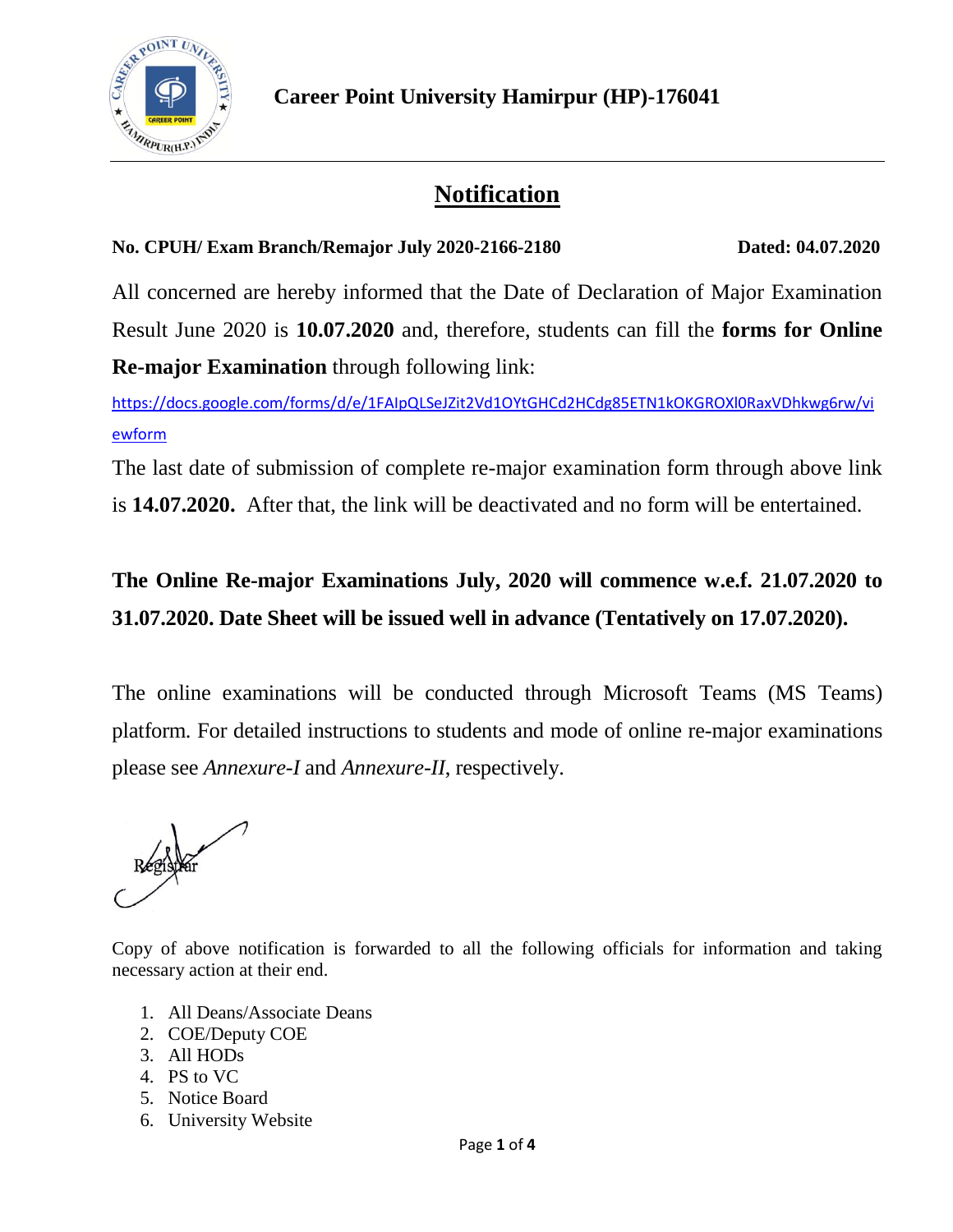#### **Instructions to students for filling up re-major examinations form**

- 1. The re-major examinations will be conducted online through MS Teams platform.
- 2. Fill up all the particulars in online examination form carefully by using following link: [https://docs.google.com/forms/d/e/1FAIpQLSeJZit2Vd1OYtGHCd2HCdg85ETN1kOKGROXl0RaxVDhkw](https://docs.google.com/forms/d/e/1FAIpQLSeJZit2Vd1OYtGHCd2HCdg85ETN1kOKGROXl0RaxVDhkwg6rw/viewform) [g6rw/viewform](https://docs.google.com/forms/d/e/1FAIpQLSeJZit2Vd1OYtGHCd2HCdg85ETN1kOKGROXl0RaxVDhkwg6rw/viewform)
- 3. Do not leave any column empty, writes N.A., if any column is not applicable to you.
- 4. Students can fill a maximum of **Eight Courses (Theory or Practical)** except Courses of special nature like Project Report, Training Report/Colloquium, etc.
- 5. Fees for each course (Theory or Practical only) is **Rs. 500/-.** No fees are required for courses of special nature like Project Report, Training Report/Colloquium, etc.
- 6. Fee can be submitted through online/offline methods. For online payment, account details are as follows
- **a.) Account Name: Career Point University Hamirpur Account No.: 0726002100058375 Bank Name: PNB Branch: Kharwar, Distt. Hamirpur IFSC Code: PUNB0299300**

#### **OR**

**b.) Account Name: Career Point University Hamirpur Account No.: 08021450000101 Bank Name: HDFC Branch: Hamirpur IFSC Code: HDFC0000802** 

For offline option students can submit fees in the University's account section at Campus.

- 7. Incomplete/incorrect form will be summarily rejected.
- 8. A cut list of students who will be allowed to appear in re-major exams will be displayed on the University website and notice Board on dated **18.07.2020. No Admit Card** is required to appear in the exam.
- 9. Date Sheet will be issued by Exam Branch well in advance **(Tentatively on 17.07.2020).**

For any query, you can contact respective HODs or the following concerned officials.

Ms. Tripta Kumari (Exam Branch): Mob.: 97360 69016 and 8278735538 Mr. Sandip Kumar (Exam Branch): Mob.: 9882302161 and 7018364723 Mr. Aman Lal (Accountant): Mob.: 8261001319

Page **2** of **4** Dr. Kuldeep Kumar (Deputy COE): Mob.: 8261001322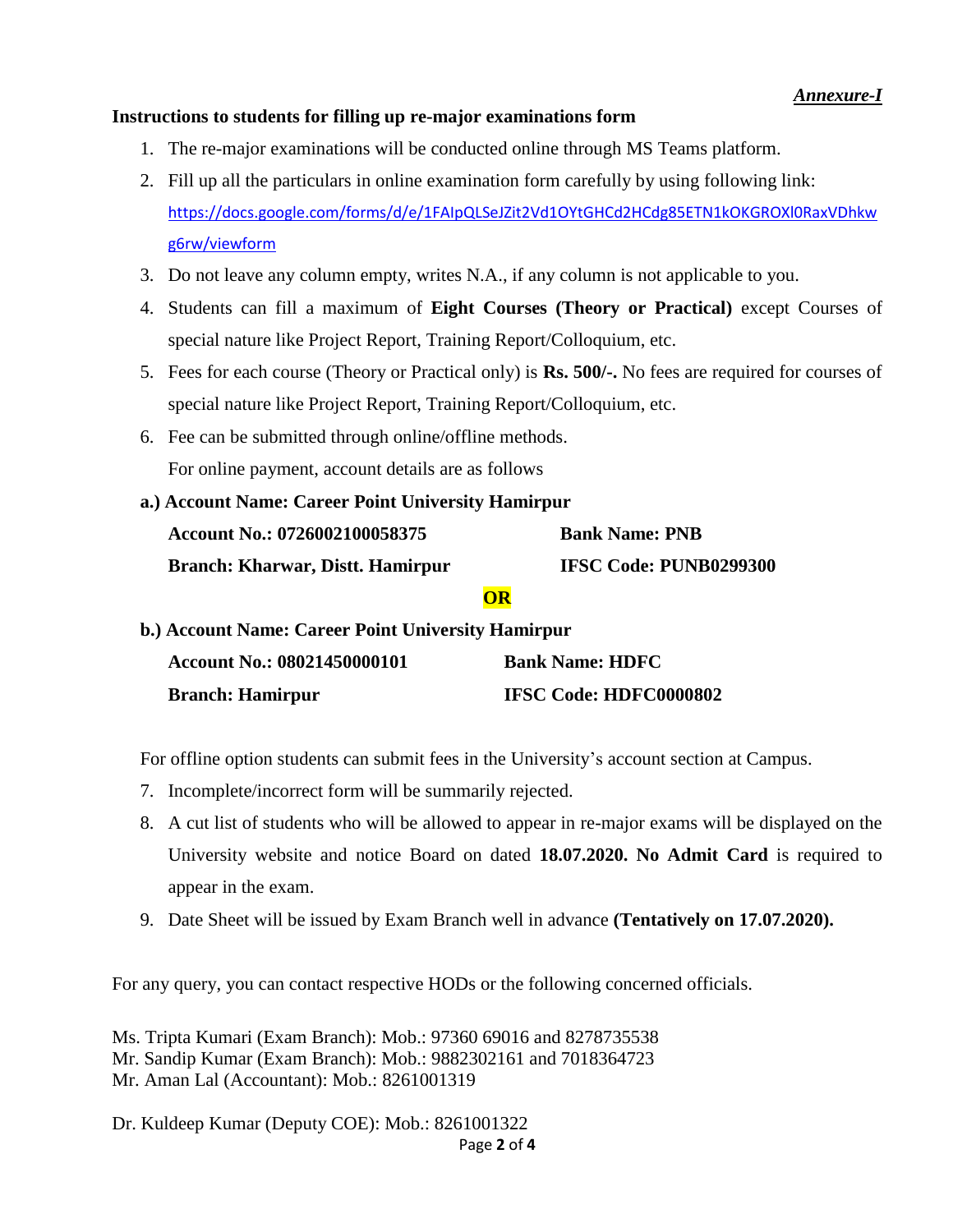### **Online Mode for Conduction of Re-major Examinations July, 2020**

### **A. For all Schools except School of Pharmacy**

| Sr.No. | <b>Exam Type</b>      | <b>Method(s)</b> of Examination                                                                                                                                                                                                                                                                                                                                                                                                                                                                                                                                                                                                                                                                                                    | <b>Dates of Examinations</b>                                                                                        |
|--------|-----------------------|------------------------------------------------------------------------------------------------------------------------------------------------------------------------------------------------------------------------------------------------------------------------------------------------------------------------------------------------------------------------------------------------------------------------------------------------------------------------------------------------------------------------------------------------------------------------------------------------------------------------------------------------------------------------------------------------------------------------------------|---------------------------------------------------------------------------------------------------------------------|
| 1.     | Re-Major<br>Theory    | Online Exam of <b>MM 60</b> for each course will be<br>conducted in following two parts:<br>1. An exam of MM 50 will be conducted<br>through Microsoft Teams with time duration of<br>90 minutes by incorporating following three<br>types of questions:<br>a.) 30 MCQs (each of one mark).<br>b.) 10 Questions of one word answer (each of<br>one mark).<br>c.) 10 Questions of one line answer (each of one<br>mark).<br>2. A case study/discussion/review paper on the<br>topics related to concerned course (Minimum<br>200 words, computerized typed or handwritten<br>scanned copy) of MM 10 will be taken from<br>individual student atleast one day before from<br>the of Re-Major Examination of the concerned<br>course. | Exam: $21st$<br>to $31st$<br>July, 2020<br><b>Result:</b> First week of<br>August, 2020                             |
| 2.     | Re-Major<br>Practical | Online practical Examinations will be conducted<br>through Google meet, Skype, Microsoft Team or<br>other meeting apps. The pattern of exam should<br>be as follow:<br>1. Written MM 30 (One Practical from the list<br>of all practicals completed offline/online).<br>2. Viva-Voce MM 20<br>3. File Record MM 10                                                                                                                                                                                                                                                                                                                                                                                                                 | Exam: To be notified<br>by<br>the<br>concerned<br>department<br><b>Result:</b> First week of<br><b>August, 2020</b> |